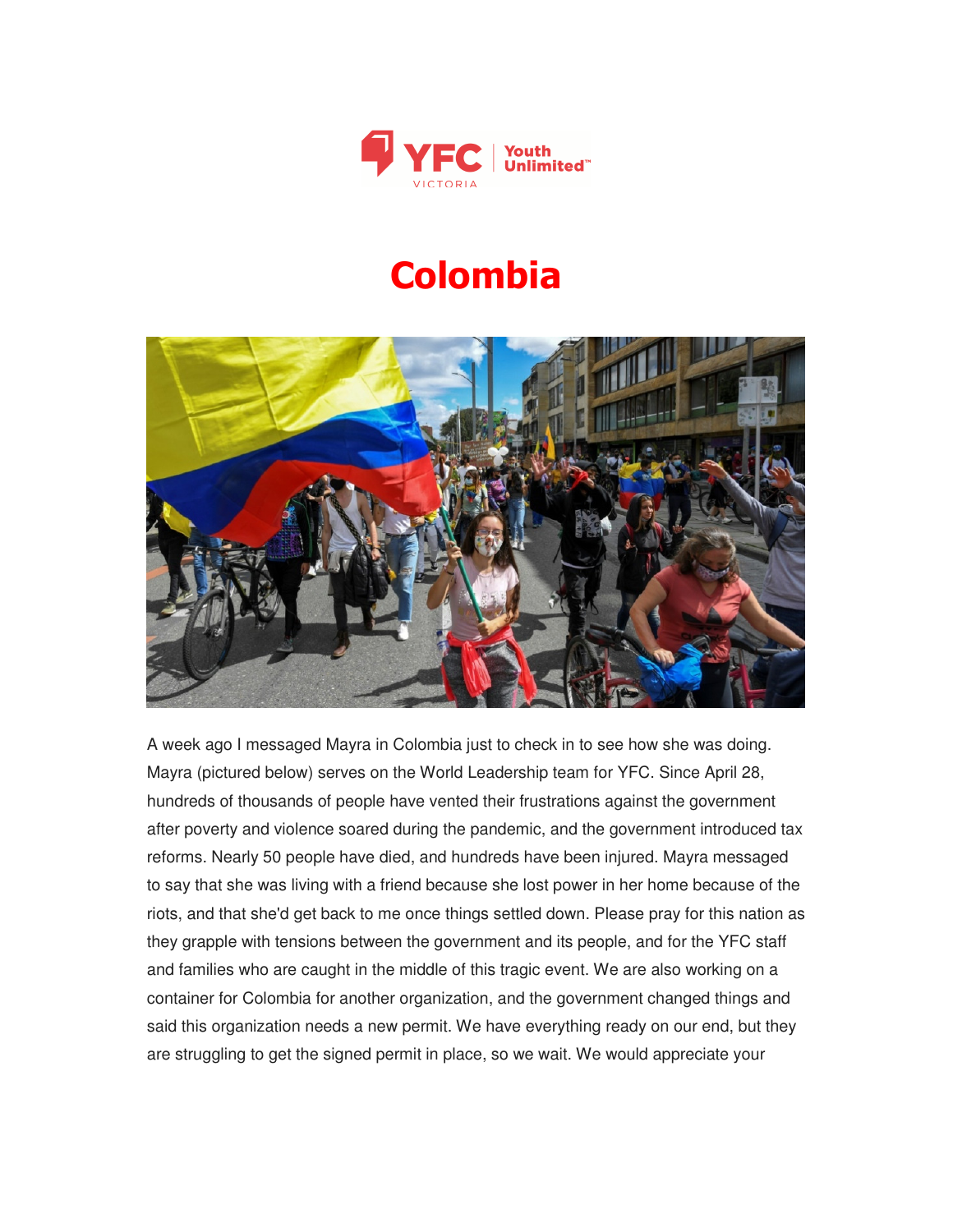prayers for this as well, that the Lord would bring about what seems impossible right now.



**Mayra Cano - YFC America's Director**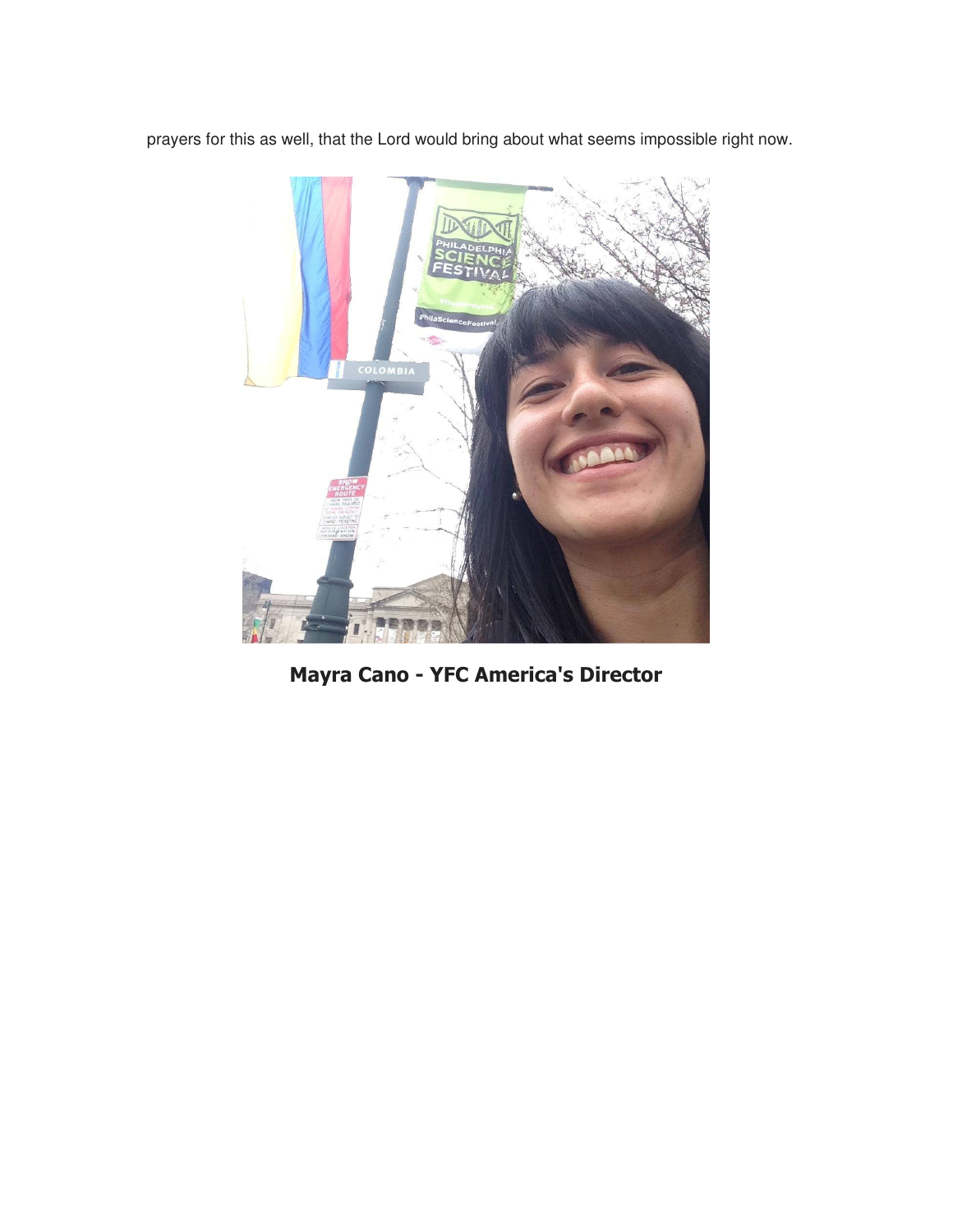## **Belarus**



Also last week, I checked in with the guys in Belarus to see if they had heard anything about their container arriving. Belarus has had protests for months regarding human rights issues and an election they feel was rigged, and the opposition is calling for renewed mass protests and tougher sanctions. Mikhail got back to me to say that Dmitry, the leader of the organization that brings the container through customs for YFC, was in the hospital with Covid. It seems like it is one challenge after another in this country steeped in poverty, and lacking hope. We are thankful for the team in Belarus who are reaching out to young people and their families to support their physical needs, and to share the gospel of Jesus, who is true hope. Would you pray for this country, and for the YFC team? As well, for Dmitry for full recovery from Covid?